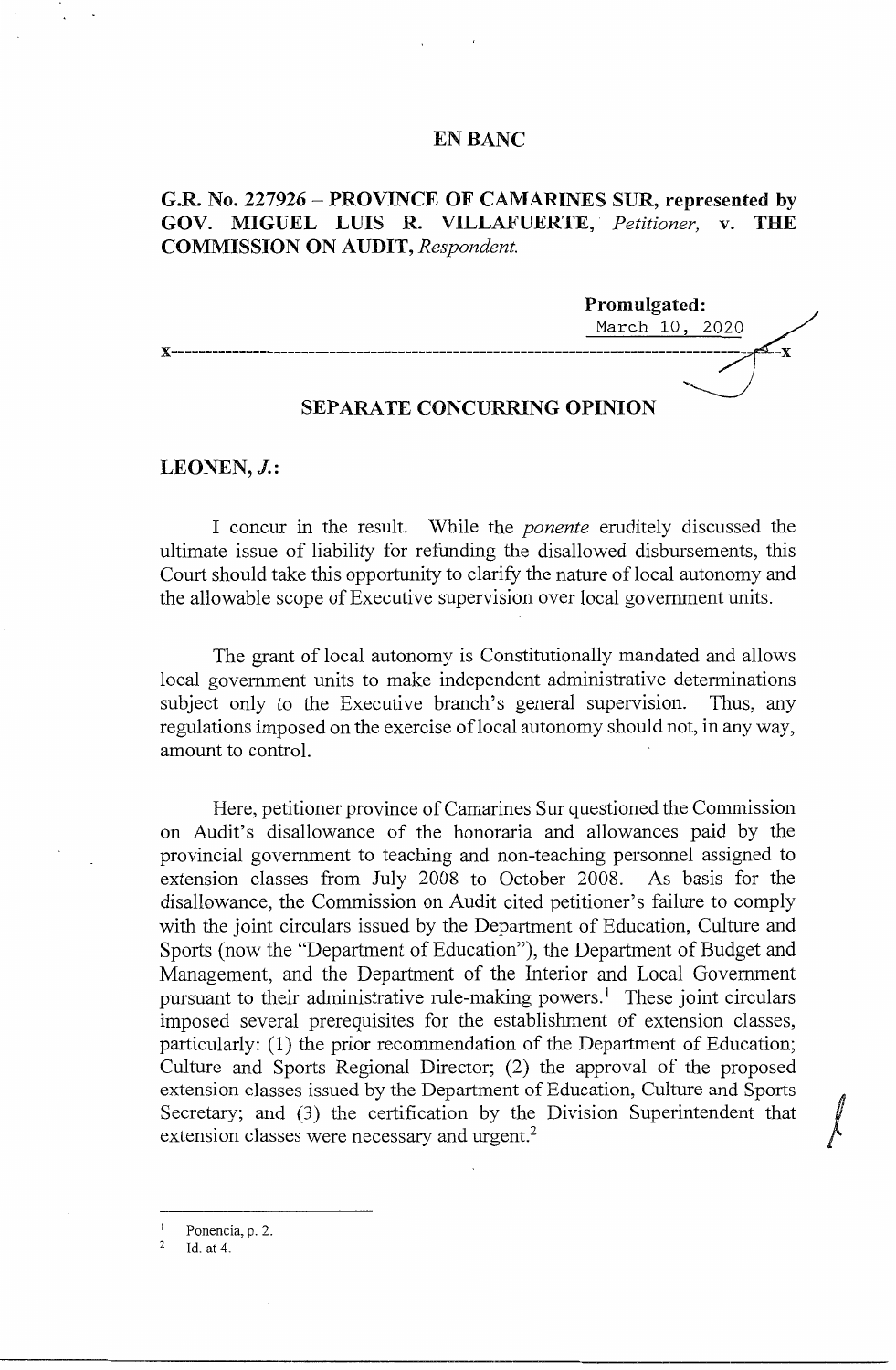#### Separate Concurring Opinion 2 G.R. No. 227926

 $\int$ 

The joint circulars cited by the Commission on Audit impose conditions that contradict the concept of local autonomy, amounting to an exercise of control by the issuing agencies.

I

Article X, Section 2 of the 1987 Constitution specifically provides for the grant of local autonomy to "territorial and political subdivisions." *Mandanas v. Ochoa, Jr.*<sup>3</sup> discussed the scope of this local autonomy.

The *constitutional mandate to ensure local autonomy refers to decentralization.* In its broad or general sense, decentralization has two forms in the Philippine setting, namely: the decentralization of power and the decentralization of administration. The *decentralization of power involves the abdication of political power in favor of the autonomous LG Us*  as to grant them the freedom to chart their own destinies and to shape their futures with minimum intervention from the central government. This amounts to self-immolation because the autonomous LG Us thereby become accountable not to the central authorities but to their constituencies. *On the other hand,* the *decentralization of administration occurs when the central government delegates administrative powers to the LGUs as the means of broadening the base of governmental powers and of making the LG Us more responsive and accountable in the process, and thereby ensure their fullest development as self-reliant communities and more effective partners in the pursuit of the goals of national development and social progress.* This form of decentralization further relieves the central government of the burden of managing local affairs so that it can concentrate on national concerns.<sup>4</sup> (Citations omitted, emphasis supplied)

Likewise, *Pimentel, Jr. v. Aguirre*<sup>5</sup> clarified the reason for granting local autonomy, and qualified that this grant should remain bounded by national policy objectives.

Under the Philippine concept of local autonomy, the national government has not completely relinquished all its powers over local governments, including autonomous regions. Only administrative powers over local affairs are delegated to political subdivisions. *The purpose of the delegation is to make governance more directly responsive and effective at the local levels. In turn, economic, political and social development at the smaller political units are expected to propel social and economic growth and development. But to enable the country to develop as a whole, the programs and policies effected locally must be integrated and coordinated towards a common national goal.* Thus, policy-setting for the entire country still lies in the President and Congress. As we stated in *Magtajas* 

*Mandanas v. Ochoa, Jr.,* G.R. No. 199802 & 208488 (Decision), July 3, 2018, 869 SCRA 440 [Per J. Bersamin, En Banc].

<sup>4</sup>  Id. at 485.

<sup>5</sup>  *Pimentel v. Aguirre,* 391 Phil. 84 (2000) [Per J. Panganiban, En Banc].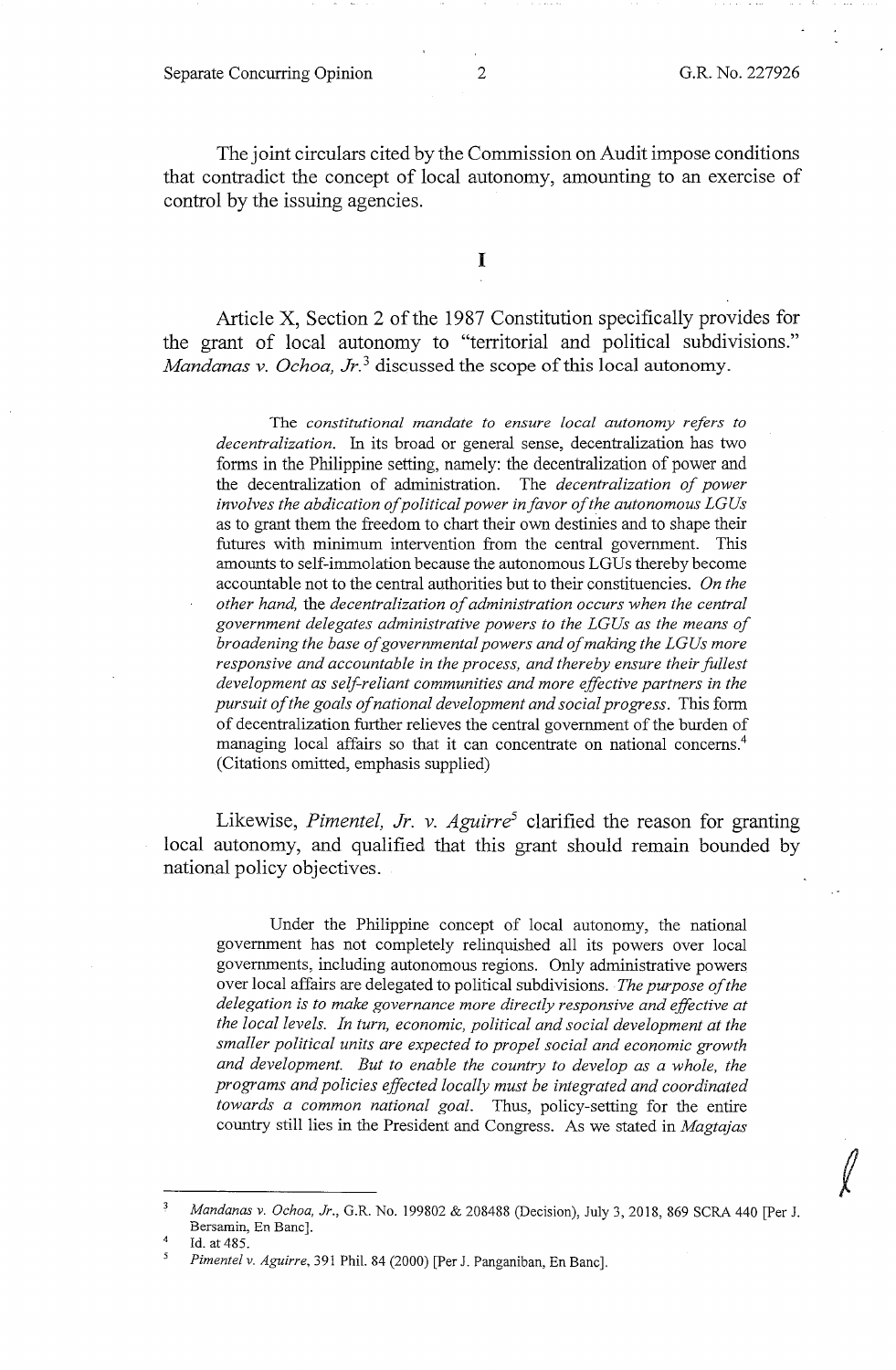*v. Pryce Properties Corp., Inc.,* municipal governments are still agents of the national government.<sup> $6$ </sup> (Citations omitted; Emphasis supplied)

Thus, the Constitutional grant of local autonomy "does not make local governments sovereign within the state[,]"<sup>7</sup> but reiterates the interdependence between central and local government agencies.<sup>8</sup> But while regulations may validly be imposed on the exercise of local autonomy, such regulations are ultimately geared toward enhancing self-governance.<sup>9</sup> Consequently, the devolution of administrative powers and functions inherent in local autonomy should not be rendered inutile by the need to seek prior approval from central government agencies. Rather, an autonomous local government should be able to promptly address matters in the exigencies of public service without undue restriction.

Article X, Section 4 of the Constitution clarifies the scope of restrictions imposable by the Executive branch upon a local government unit.

SECTION 4. The President of the Philippines shall *exercise general supervision over local governments.* Provinces with respect to component cities and municipalities, and cities and municipalities with respect to component barangays shall ensure that the acts of their component units are within the scope of their prescribed powers and functions. (Emphasis supplied)

*Pimentel v. Aguirre*<sup>10</sup> further delineated the scope of Executive Supervision over local government units as exclusive of control or the power to restrain local government action.

This provision has been interpreted to *exclude the power of control.*  In *Mondano v. Silvosa,* the Court contrasted the President's power of supervision over local government officials with that of his power of control over executive officials of the national government. It was emphasized that the two terms--control and supervision-differed in meaning and extent. The Court distinguished them as follows:

. . . In administrative law, *supervision means overseeing or the power or authority of an officer to see that subordinate officers perform their duties.* If the latter fail or neglect to fulfill them, the former may take such action or step as prescribed by law to make them perform their duties. *Control, on the other hand, means the power of an officer to alter or modify or nullify or set aside what a subordinate officer ha[s] done in the performance of his duties and to substitute the judgment of the former for that of the latter.* 

9 Id.

<sup>6</sup>  Id. at 102.

<sup>7</sup>  *Villafuerte v. Robredo,* 749 Phil. 841,865 (2014) [Per J. Reyes, En Banc].

<sup>8</sup>  Id. citing *Gamon v. Court of Appeals,* 277 Phil. 311 (1991) [Per J. Sarmiento, En Banc].

<sup>10 391</sup> Phil. 84 (2000) [Per J. Panganiba, En Banc].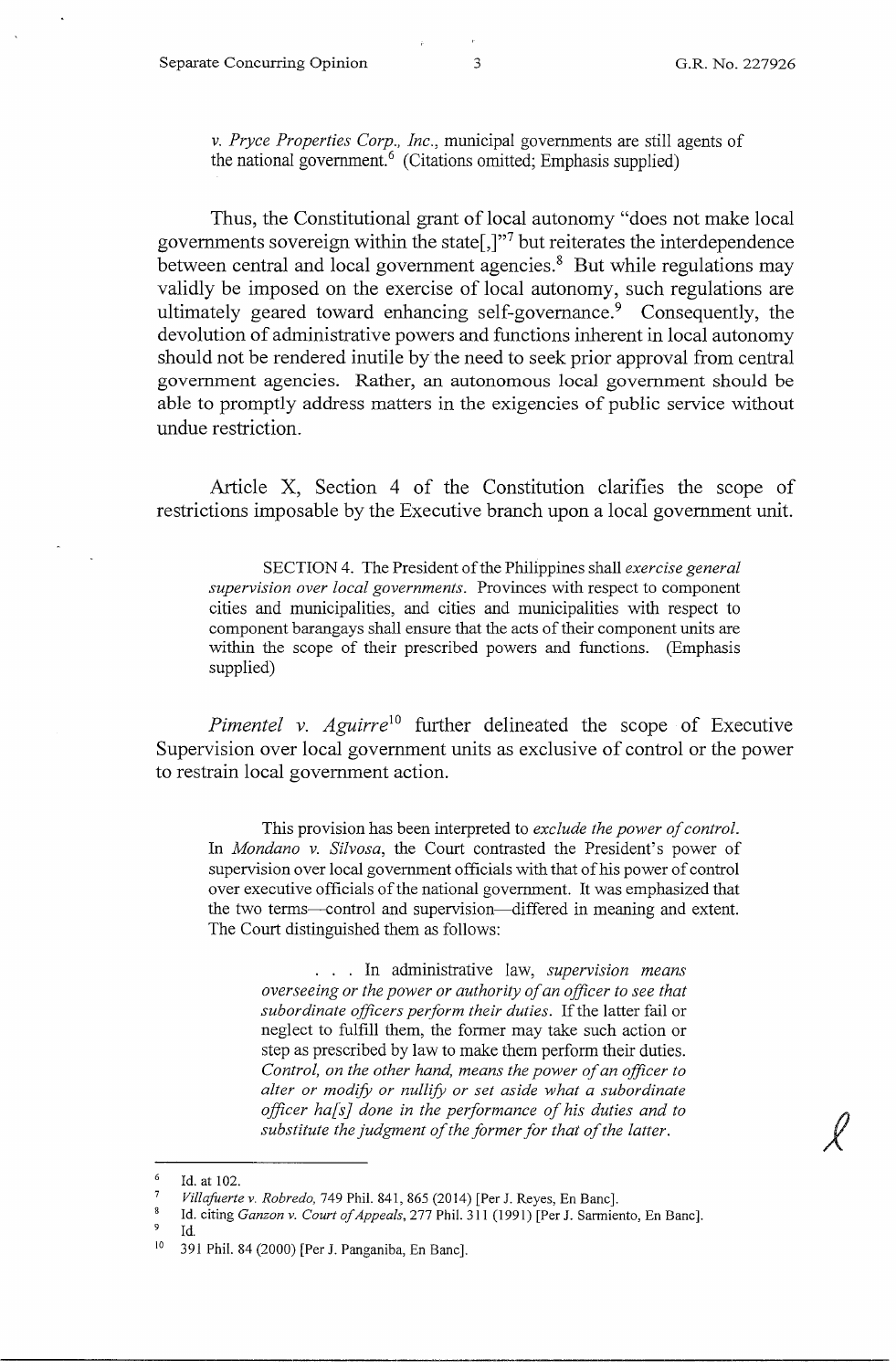In *Taule v. Santos,* we further stated that the Chief Executive wielded no more authority than that of checking whether local governments or their officials were performing their duties as provided by the fundamental law and by statutes. *He. cannot interfere with local governments, so long as they act within the scope of their authority. "Supervisory power, when contrasted with control, is the power of mere oversight over an inferior body; it does not include any restraining authority over such body*," we said.<sup>11</sup> (Citations omitted; Emphasis supplied)

Hence, executive supervision over local government units should not result in central agencies substituting the findings of a local government unit with their own. The same case of *Pimentel* provides that "[t]he purpose of the delegation [of administrative powers to local government units] is to make governance more directly responsive.and effective at local levels." <sup>12</sup>

*Limbona v. Mangelin*<sup>13</sup> also discussed that the grant of local autonomy "relieves the central government of the burden of managing local affairs and enables it to concentrate on national concerns."<sup>14</sup> Thus, if the Constitutional guarantee oflocal autonomy is to be given effect, it should amount to effective authority for local government units to decide matters concerning local affairs. While this autonomy is not absolute, the criteria limiting its exercise must be reasonable and should not give central government agencies the power to restrict the actions of a local government unit, or to substitute it with their own.

#### II

Local autonomy should give local government units sufficient discretion to act on matters of local importance, without undue interference from central government agencies. This is intrinsic in the Constitution's qualification that executive interference is limited to general supervision, as opposed to control, over local government units.

*Villafuerte v. Robredo,* 15 which concerns the legality of the issuances promulgated by the Department of the Interior and Local Government, provides useful guidance on where to draw the line between an administrative issuance which is supervisory in nature, and one which amounts to an exercise of control by executive fiat. There, the questioned issuances required local government units to publicly disclose budget, finance, and contract  $\sqrt{ }$ information for projects awarded through public bidding. These requirements

<sup>11</sup> Id. at 98–99.<br>
12 Id. at 102.<br>
13 252 Phil. 813 (1989) [Per J. Sarmiento, En Banc].<br>
14 Id. at 825.<br>
15 749 Phil. 841 (2014) [Per J. Reyes, En Banc].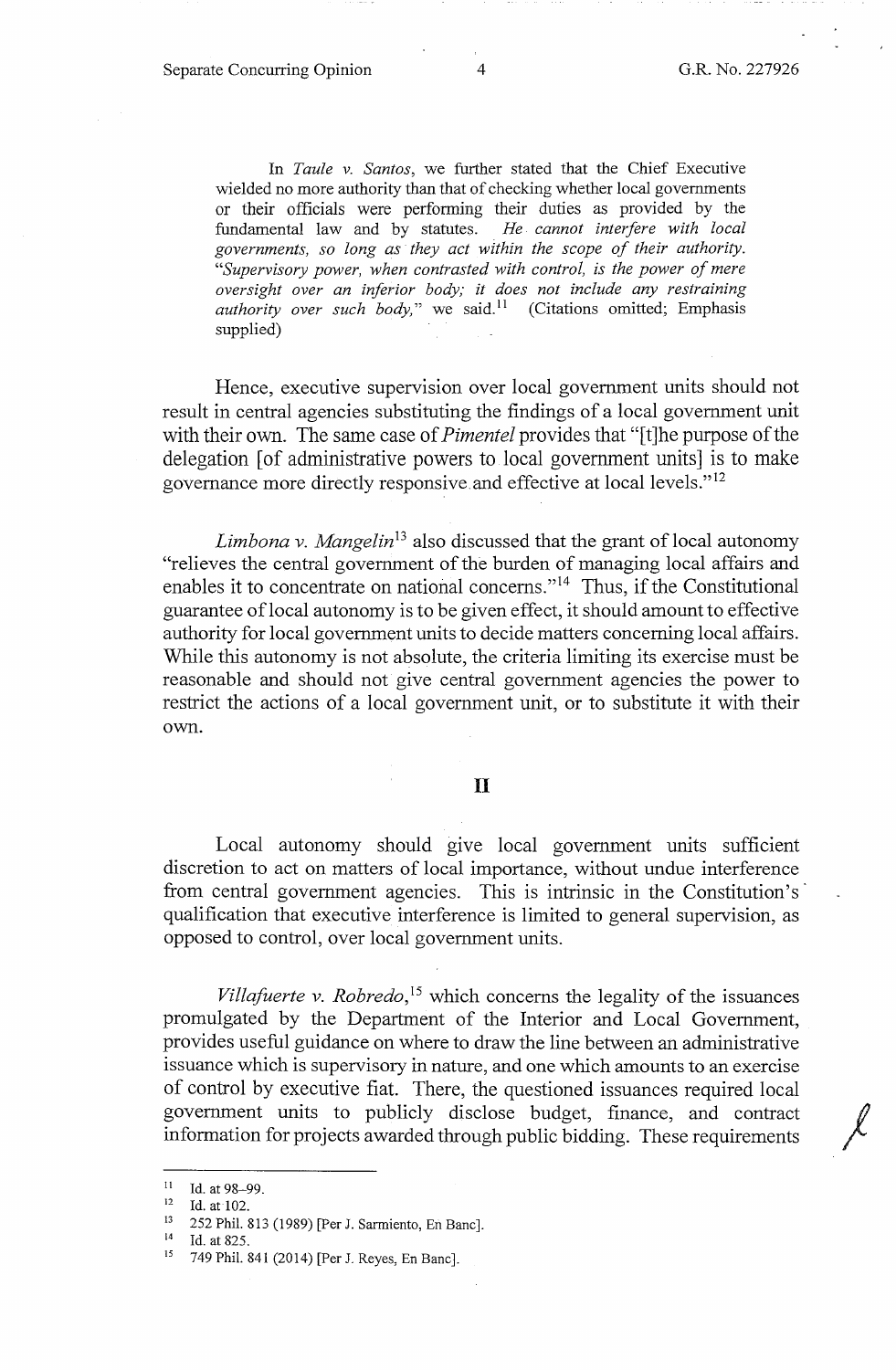Separate Concurring Opinion 5 5 G.R. No. 227926

were imposed because the Commission on Audit found that a substantial portion of local development funds were not actually being used for development projects.

A reading of MC No. 2010-138 shows that it is a mere reiteration of an existing provision in the LGC. It was plainly *intended to remind LGUs to faithfully observe the directive stated in Section 287 of the LGC* to utilize the 20% portion of the IRA for development projects. *It was, at best, an advisory to LG Us to examine themselves* if *they have been complying with the law.* It must be recalled that the assailed circular was issued in response to the report of the COA that a substantial portion of the 20% development fund of some LGUs was not actually utilized for development projects but was diverted to expenses more properly categorized as MOOE, in violation of Section 287 of the LGC. This intention was highlighted in the very first paragraph of MC No. 2010-138, which reads:

Section 287 of the Local Government Code mandates every local government to appropriate in its annual budget no less than 20% of its annual revenue allotment for development projects. In common understanding, development means the realization of desirable social, economic and environmental outcomes essential in the attainment of the constitutional objective of a desired quality of life for all. (Underscoring in the original)

That the term development was characterized as the "realization of desirable social, economic and environmental outcome" does not operate as a restriction of the term so as to exclude some other activities that may bring about the same result. The definition was a plain characterization of the concept of development as it is commonly understood. The statement of a general definition was only necessary to illustrate among LGUs the nature of expenses that are properly chargeable against the development fund component of the IRA. *It is expected to guide them and aid them in rethinking their ways so that they may be able to rectify lapses in judgment, should there be any, or it may simply stand as a reaffirmation of an already proper administration of expenses.* 

The same clarification may be said of the enumeration of expenses in MC No. 2010-138. To begin with, *it is erroneous to call them exclusions because such a term signifies compulsory disallowance of a particular item or activity*[.]<sup>16</sup> (Citations omitted; Emphasis and underscoring supplied)

In *Villafuerte*, the assailed circulars were not deemed violations of local autonomy because they operated as mere guidelines for local government action. The requirements did not restrict or "compulsorily disallow" local government action.

This Court further discussed that despite executive supervision being seemingly paradoxical to the guarantee of local autonomy,  $17$  valid supervision

 $16$  Id., at 862-863.

Ganzon v. Court of Appeals, 277 Phil. 311, 329 (1991) [Per J. Sarmiento, En Banc].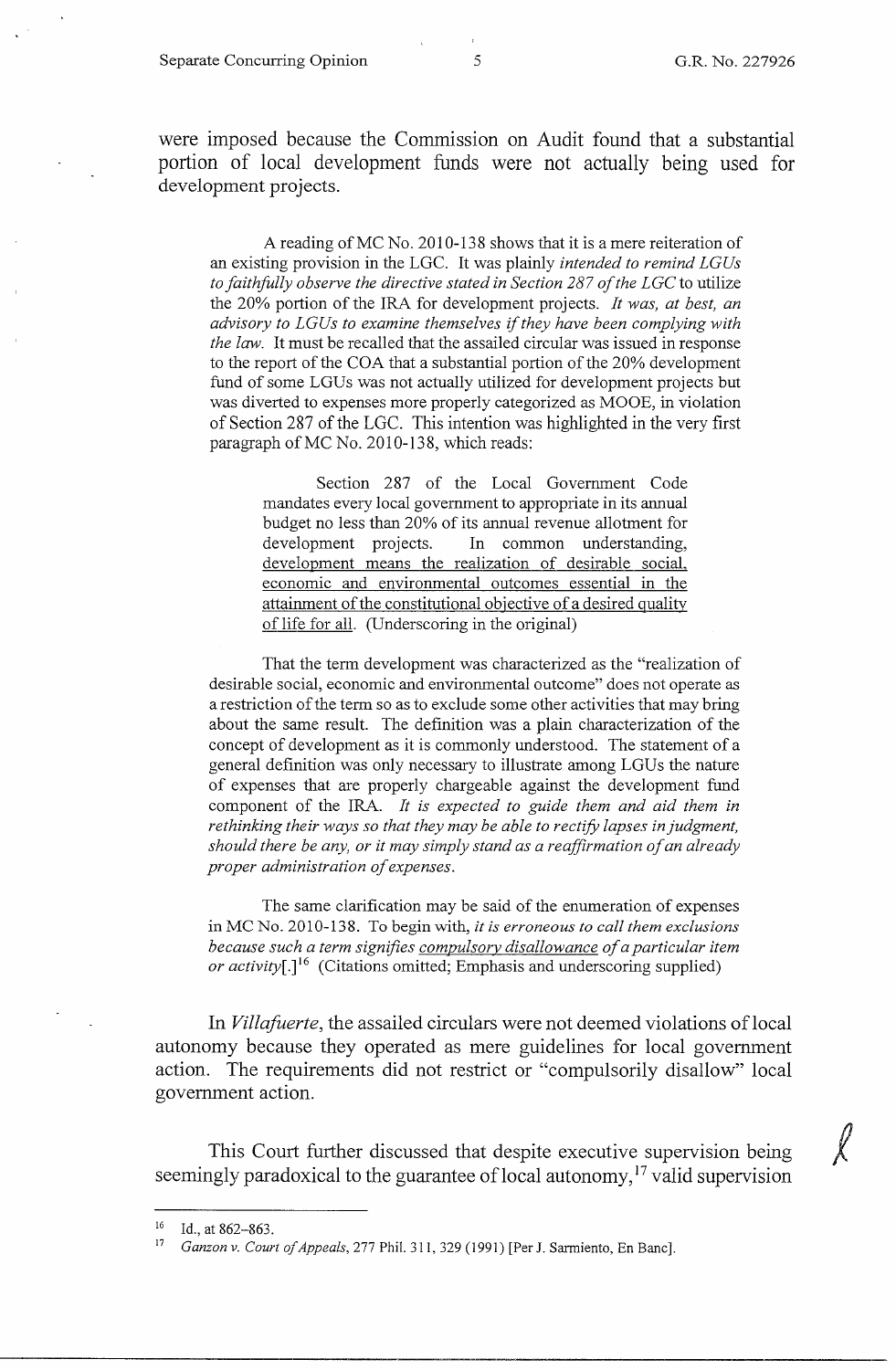should still allow local governments the  $\frac{1}{1}$ liberty to map out their respective development plans solely on the basis of their own judgment.]"<sup>18</sup>

Contrary to the petitioners' posturing, however, *the enumeration was not meant to restrict the discretion 1of the LG Us in the utilization of their funds.* It was *meant to enlighten LGUs as to the nature of the development fund by delineating it from other types of expenses.* It was incorporated in the assailed circular in order to *guide them in the proper disposition of the IRA* and avert further misuse of the fund by citing current practices which seemed to be incompatible with the purpose of the fund. Even then, *LGUs remain at liberty to map out their respective development plans solely on the basis of their own :iudgment and utilize their IRAs accordingly,* with the only restriction that 20% thereof be expended for development projects. They may even spend their IRAs for some of the enumerated items should they partake bf indirect costs of undertaking development projects. In such case, however, the concerned LGU must ascertain that applicable rules and regulations on budgetary allocation have been observed lest it be inviting an administrative probe.<sup>19</sup> (Citations omitted; Emphasis and underscoring supplied)

While the requirements imposed by administrative issuances may not have been intended to supplant local government judgment, the issue of whether supervision has lapsed into control should not be a question of intent but of effect. The *ponencia* recognized a valid issue regarding the validity of Joint Cirular No. 01-A, but opted to forego a ruling thereon based on procedural grounds.20 However, a perusal of the questioned circular reveals that it effectively prohibits the provincial government from holding or creating extension classes without prior approval and recommendation by the concerned central government agencies. : In fact, the Commission on Audit disallowed the disbursements precisely because certain approvals from central government agencies were not procured.21

Thus, these requirements are more than mere guidelines. They effectively control local government attion because they allow central government agencies to override the findings made by local government units as to the urgency, need, and propriety of holding extension classes. Being in the best position to determine these matters, the local government units should have been left with this decision.

!

While both the Local Government Code and Republic Act No. 5447 provide that the Local School Boards' discretion in using the Special Education Fund is not absolute,<sup>22</sup> the criteria to be imposed upon Local School  $\bigvee$ Boards should still be consistent with the greater purpose of administrative

I

<sup>18</sup> *Villafuerte v. Robredo,* 749 Phil. 841, 864 (2014) [Per<sup>1</sup>J. Reyes, En Banc].<br><sup>19</sup> Id. at 863–864

<sup>19</sup> Id. at 863–864.<br>
<sup>20</sup> *Ponencia*, pp. 9–11.<br>
<sup>21</sup> Id. at 4.<br>
<sup>22</sup> LOCAL GOVT. CODE, Sec. 99(a); Republic Act No. 5447, sec. 6(a).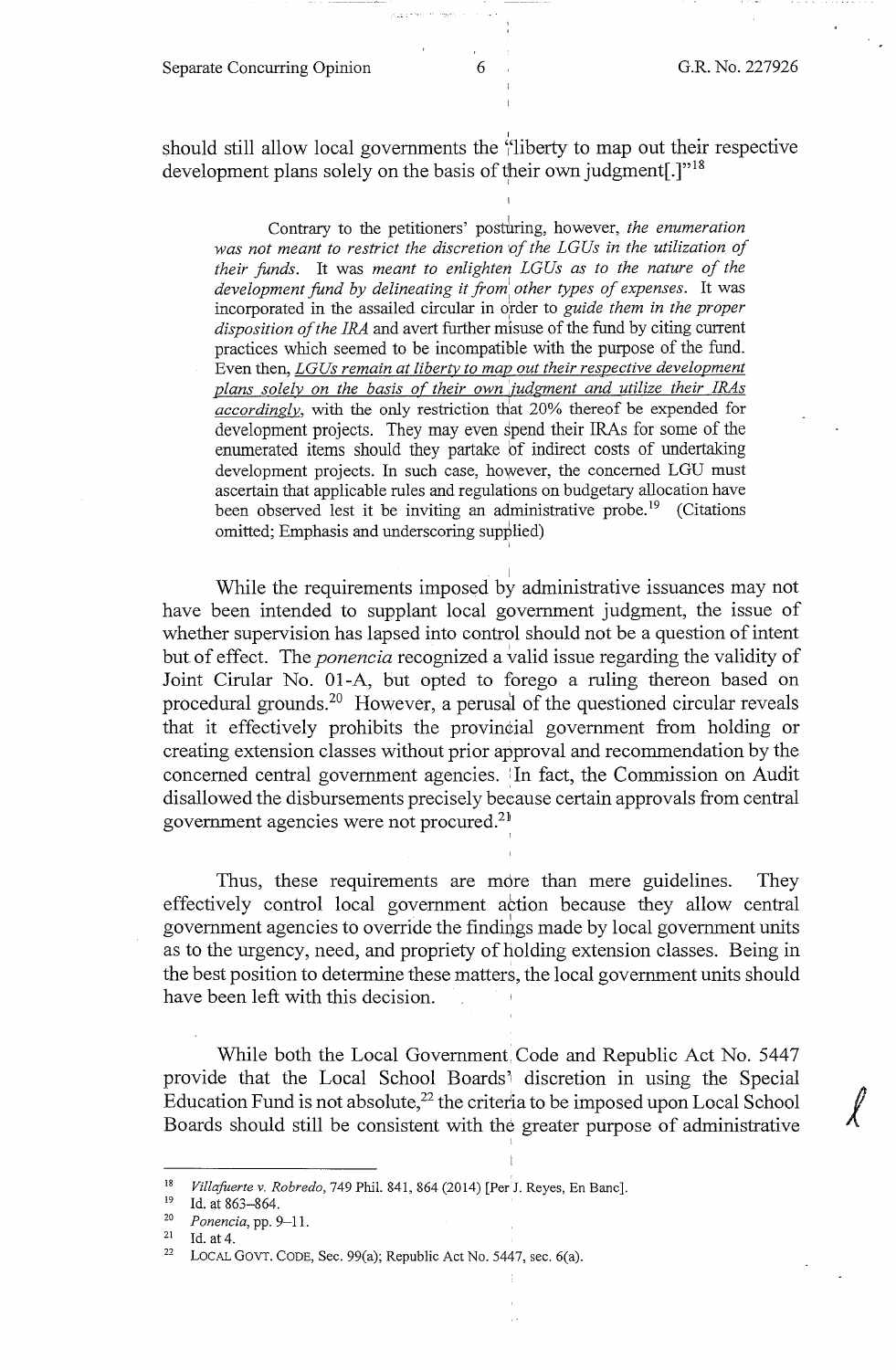decentralization. The approval requirements in Joint Circular No. 01-A should not be allowed to effectively hamstring local government operations. Joint Circular No. 01-A imposes undue restrictions on a local government unit's ability to act on its own findings. This takes the initiative away from local government units and negates the alacrity and responsiveness which it would have had under a more permissive view of local autonomy.

Not only does Joint Circular No. 01-A run contrary to the purpose for which the Special Education Fund was created, it also contradicts the very purpose oflocal autonomy. It essentially denies local authorities the capacity to promptly and effectively address the exigencies of service.

### III

Notwithstanding my concurrence with absolving the provincial government from refunding the disallowed disbursements, I must point out this Court's pronouncement in *Rotoras v. Commission on Audit:23* 

*The defense of good faith is, therefore, no longer available to members of governing boards and officials who have approved the disallowed allowance or benefit.* Neither would the defense be available to the rank and file should the allowance or benefit be the subject of collective negotiation agreement negotiations. Furthermore, the rank and file's obligation to return shall be limited only to what they have actually received. They may, subject to Commission on Audit approval, agree to the terms of payment for the return of the disallowed funds. *For the approving*  board members or officers, however, the nature of the obligation to return*whether it be solidary or not—depends on the circumstances.*<sup>24</sup> (Citations omitted, emphasis supplied)

*Rotoras* discussed the liability of members of the approving board to reimburse the amounts they disbursed, and subsequently received, after such disbursements were disallowed by the Commission on Audit. There, this Court did away with the defense of good faith and ordered the approving authorities to reimburse the amounts they received pursuant to the State's policy against unjust enrichment.

Nonetheless, there have been instances when, regardless of the alleged good or bad faith of the responsible officers and recipients, this Court ordered the refund of the amounts received. Applying the rule against unjust enrichment, it required public officers to return the disallowed benefits, considering them as trustees of funds which they should return to the government....

 $\cdots$ 

<sup>&</sup>lt;sup>23</sup> G.R. No. 211999, October 21, 2019 <http://sc.judiciary.gov.ph/8130/> [Per J. Leonen, En Banc].

Id. at 23-24.